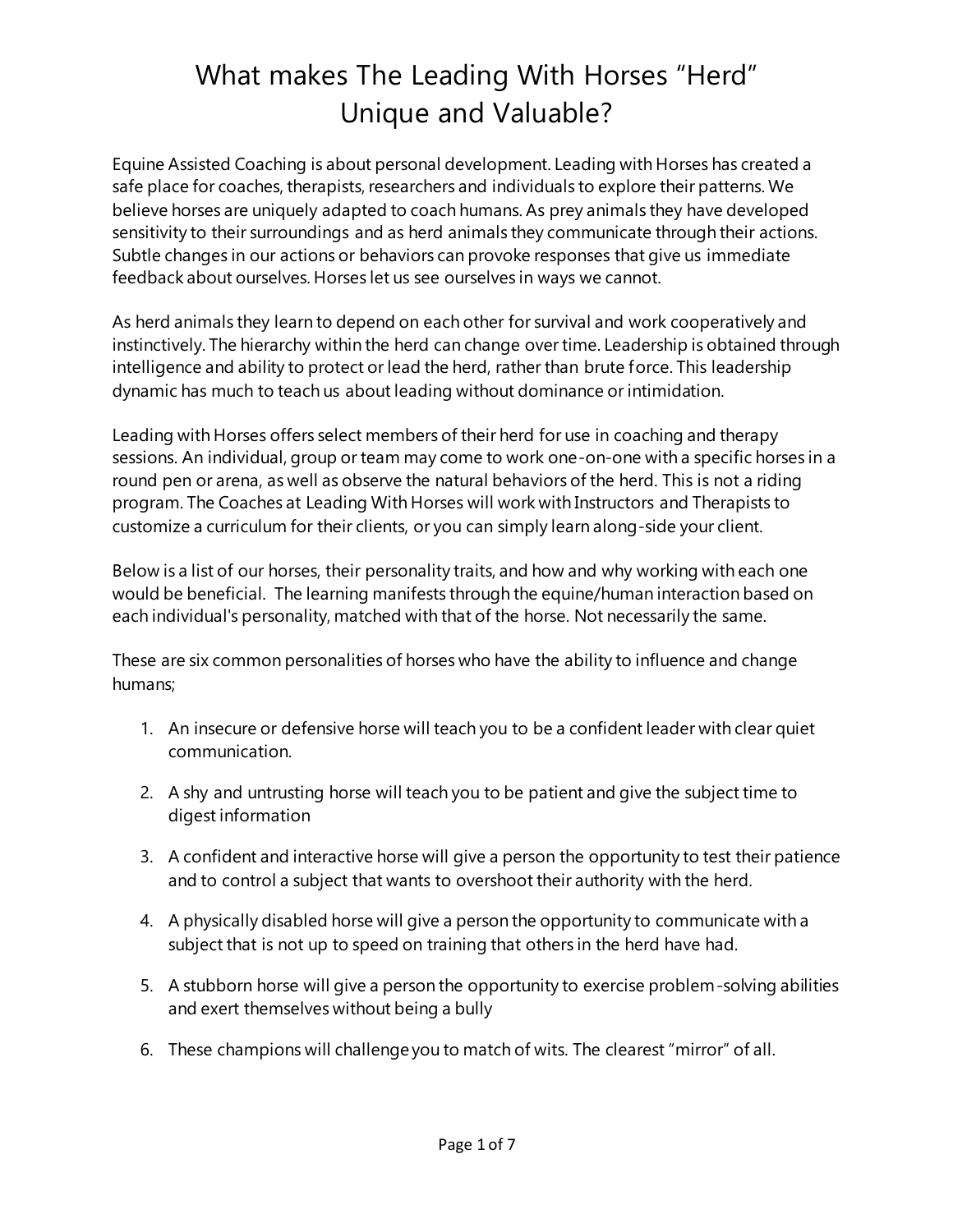

#### **ZEN** Thoroughbred Gelding Born 2008 - arrived at SCR 2010

Zen is a natural "healer". He is an empathetic horse who seeks out people who are exhibiting stressful behavior. Zen's position in the herd is to disarm a horse who is defensive.



#### **KOENIG** German Warmblood, Gelding Born 1991 - arrived at SCR 2005

Koenig is German-trained through Grand Prix (highest level of dressage competition), His name means "King", and exerts wisdom and patience of a leader. He loves to perform tricks and to entertain a crowd. He can make the most insecure person feel comfortable and safe.



# **BRUCE (Disruption)** Thoroughbred, Gelding Born 2010 - arrived at SCR 2016

Bruce retired from racing with a career earnings of more than \$100,000 in just a couple of years of racing. He came to SCR after his race trainer tragically took her own life. This year the Jockey Club Thoroughbred Incentive Program (TIP) chose him for the "2019 Thoroughbred of the Year

Award" for his work in equine therapy. Bruce is a key coach in our suicide prevention program, and loves to engage with clients in less conventional ways – sometimes with a paintbrush!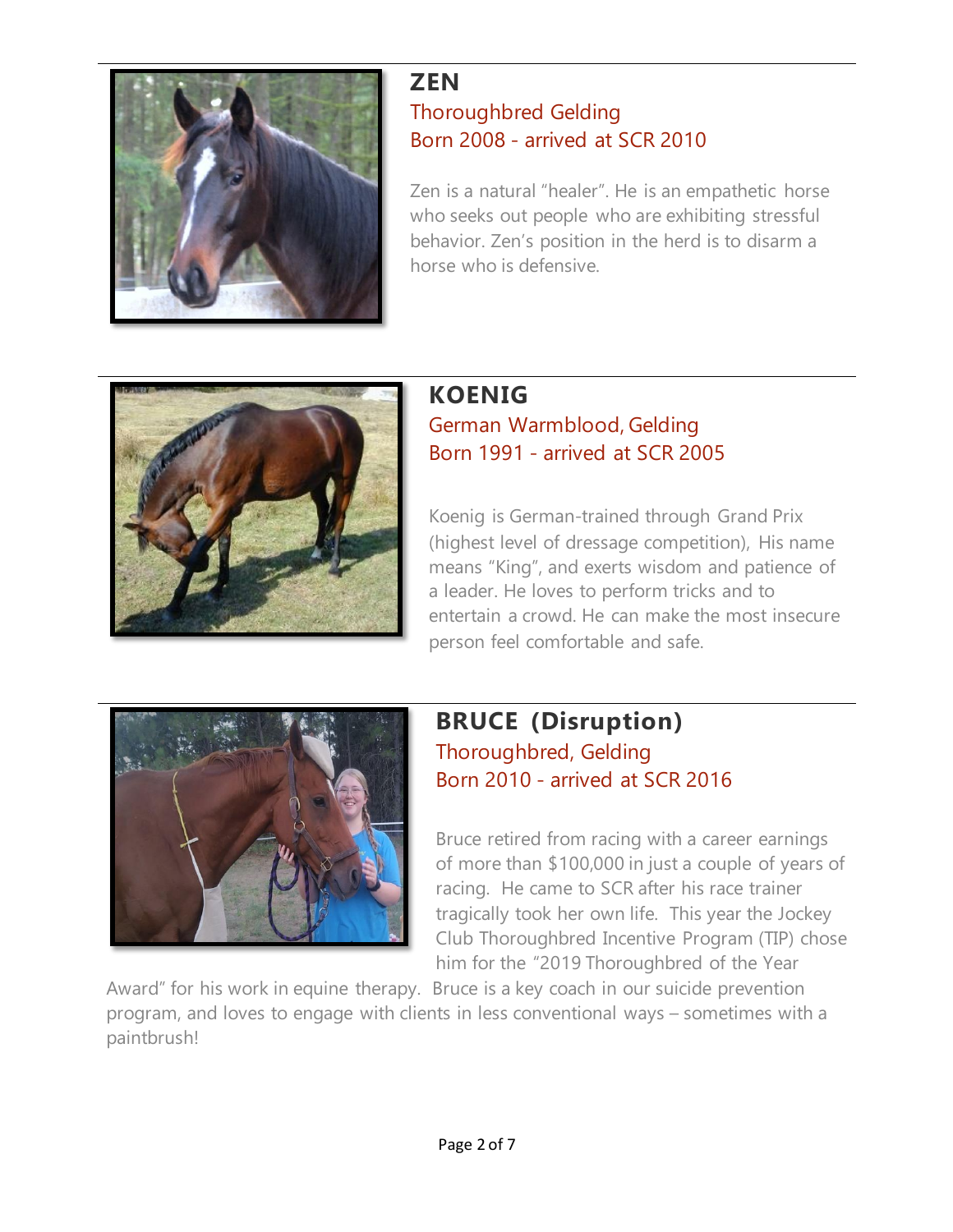

#### **DEPUTY** Thoroughbred Gelding Born 2005 - arrived at SCR 2014

A new sheriff is in town! Deputy has extensive training both on the ground and under saddle. He reached a point of "burn out" after being a show horse. There was not enough partnership and reward. Now at the SCR, Deputy has learned that following instructions will be rewarded – yet still, he finds more satisfaction (and humor) in attempting to

get out of work as often as possible or put forth as little effort as possible. It is almost as if he is entertaining himself.



# **IMPORTANTE** Thoroughbred, Gelding Born 2005 - arrived at SCR 2011

"Imp" fears rejection and failure. He responds eagerly to positive reinforcement but responds immediately if he perceives that his handler is frustrated. When frightened, this horse simply shuts down and freezes up. He will not respond to repetitive commands. You have to change the subject and re-approach.



#### **RIPSQUEAK** Thoroughbred, Mare Born 2003 - arrived at SCR 2008

Squeak suffers from severe uncertainty. This mare was a lesson horse, a teacher and lover of children. She had an unfortunate experience with a bad trainer for just a few months. It was traumatic enough to change her completely, both physically and mentally. This is perfect example of how quickly an animal (equine or human) can sour and lose trust, confidence and self-

esteem. Also an example of how defensive an animal becomes when confronted with a leader who is inconsistent and abusive in their communication. Physically she is rehabilitated, and we are now in the process of bringing back the old behavior and responsiveness to human interaction.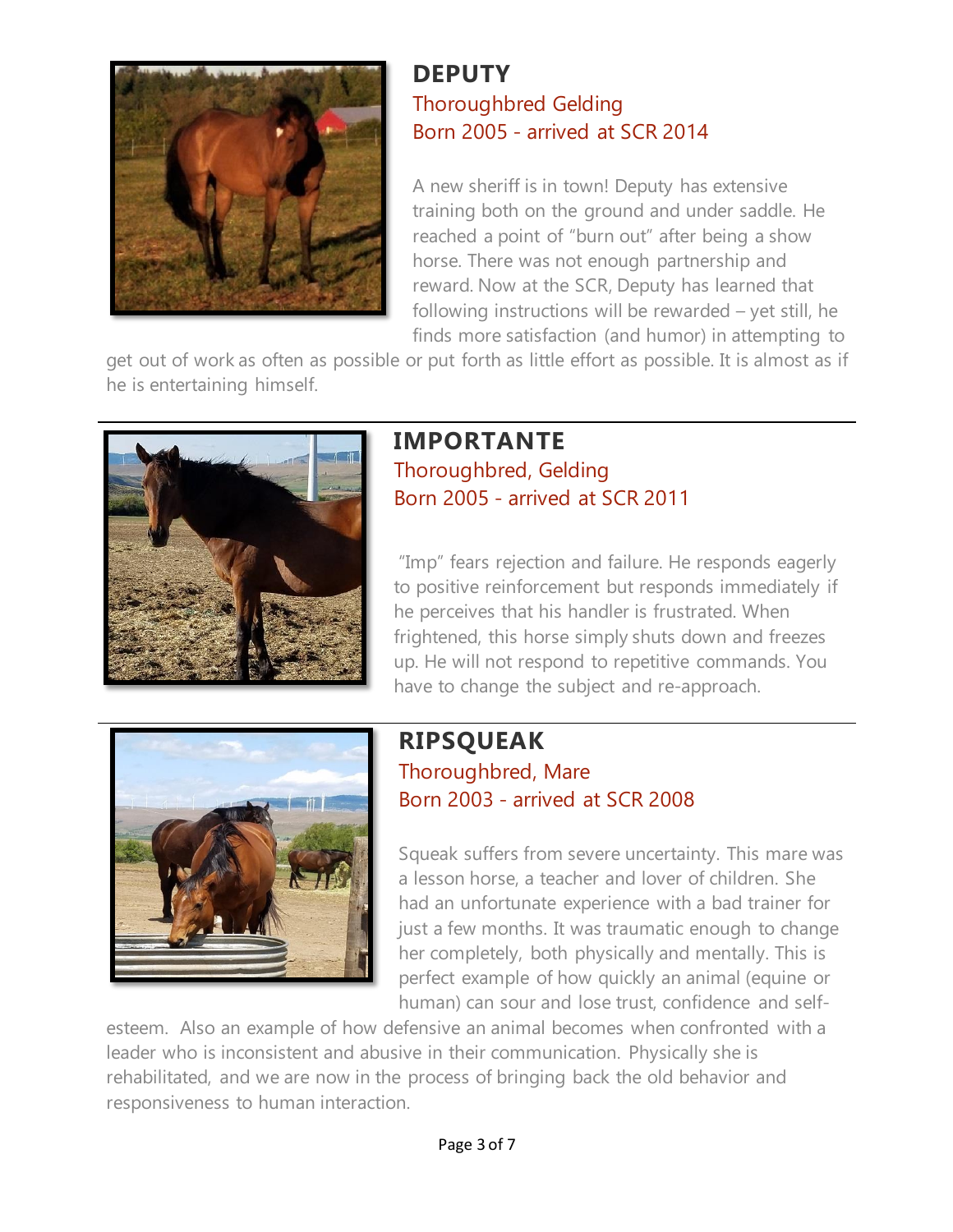

#### **PERSI** Thoroughbred, Mare born 1999 - arrived at SCR 2016

Persi came from a famous pedigree, and before coming to SCR, she raised 6 babies. Something about a broodmare that is special – not much gets by them! Persi is so willing to both teach and learn.



#### **TOPPER** Thoroughbred, Gelding Born 2009 - arrived at SCR 2012

Topper is a gelding that had an injury to the temple area which resulted in paralysis of the left side of his face. He is fully functional but has had to be extra assertive in the herd environment. He has had limited training, which makes him more of a clean slate for someone who wants to work with a green horse.



#### **SLICK** Thoroughbred, Gelding Born 2006 - arrived at SCR 2008

Slick was just 14 months old when he came to the farm. As a yearling, he had a pasture accident, playing with another colt. He has a physical condition that prohibits him from ever being ridden, however, he is not in any discomfort. He has a soft, intuitive personality and is very sensitive. The opposite of Rio, mentioned above, this horse finds his confidence through your leadership.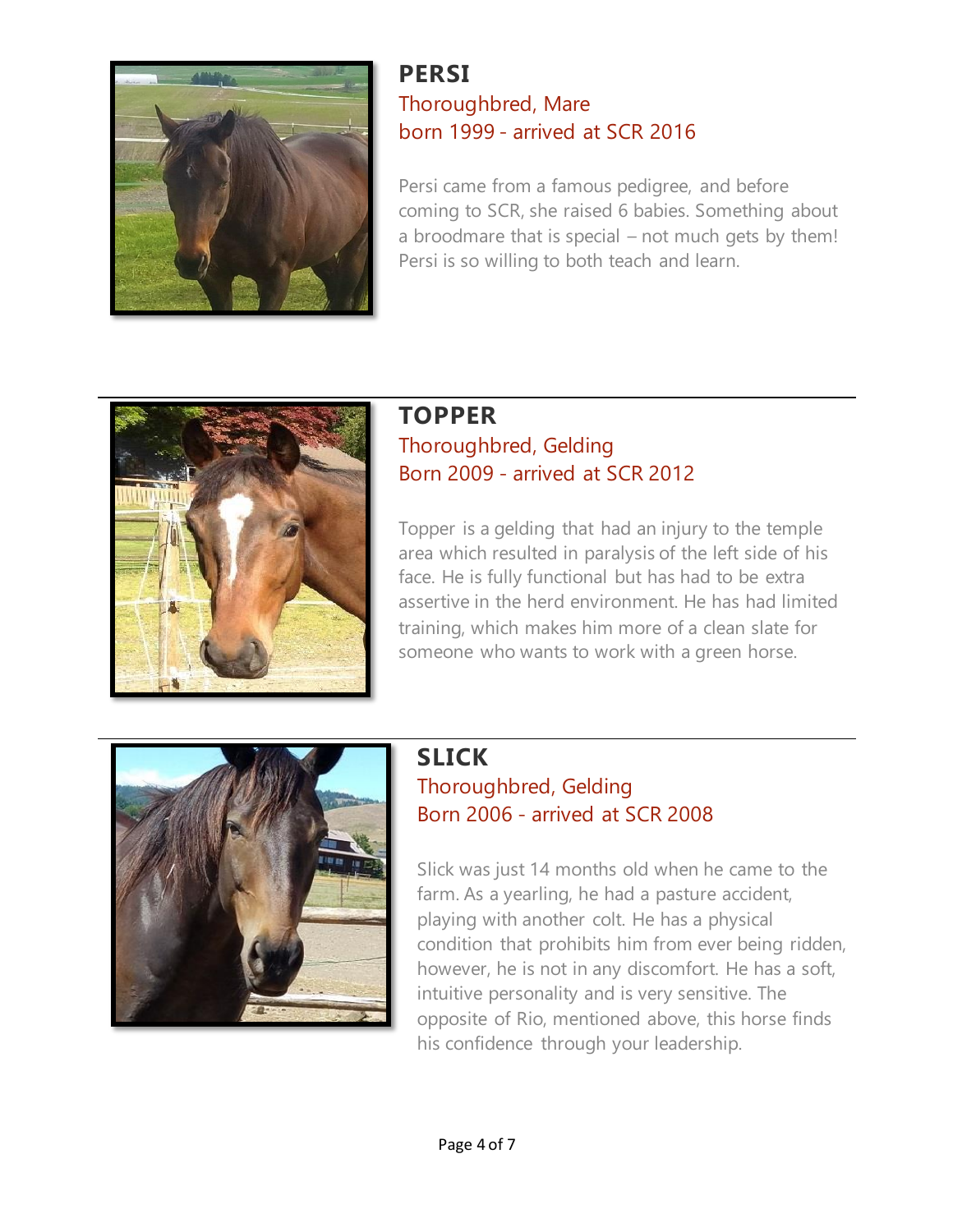

#### **BEACHBALL** Warmblood / TB, Gelding Born 1994 - arrived at SCR 2017

Beachball was an accomplished jumper and schoolmaster, teaching kids to take horses over jumps. It takes a special personality and skill for a horse to actually be a teacher. He loved his job, but it was time for semi-retirement. We are honored that his owner and trainer put this magnificent, sweet, smart horse in our care. Beachball has personality plus and loves to entertain people.



#### **BUDDY BOY** AQHA (Quarter Horse), Gelding Born 2006 - arrived at SCR 2016

He is not ridable because of an arthritic condition in his feet, however, with proper hoof care he is pain free and able to demonstrate his love and appreciation of people… and treats. Oh, Buddy really likes his treats! He is very interested in learning new things and enjoys the company of

people more than horses.



# **BANKER**

# Thoroughbred, Gelding Born 2002 - arrived at SCR 2009

Banker needs constant mental stimulation. Easily bored, he's intelligent, extremely observant and a quick learner. You have to think quickly and stay focused.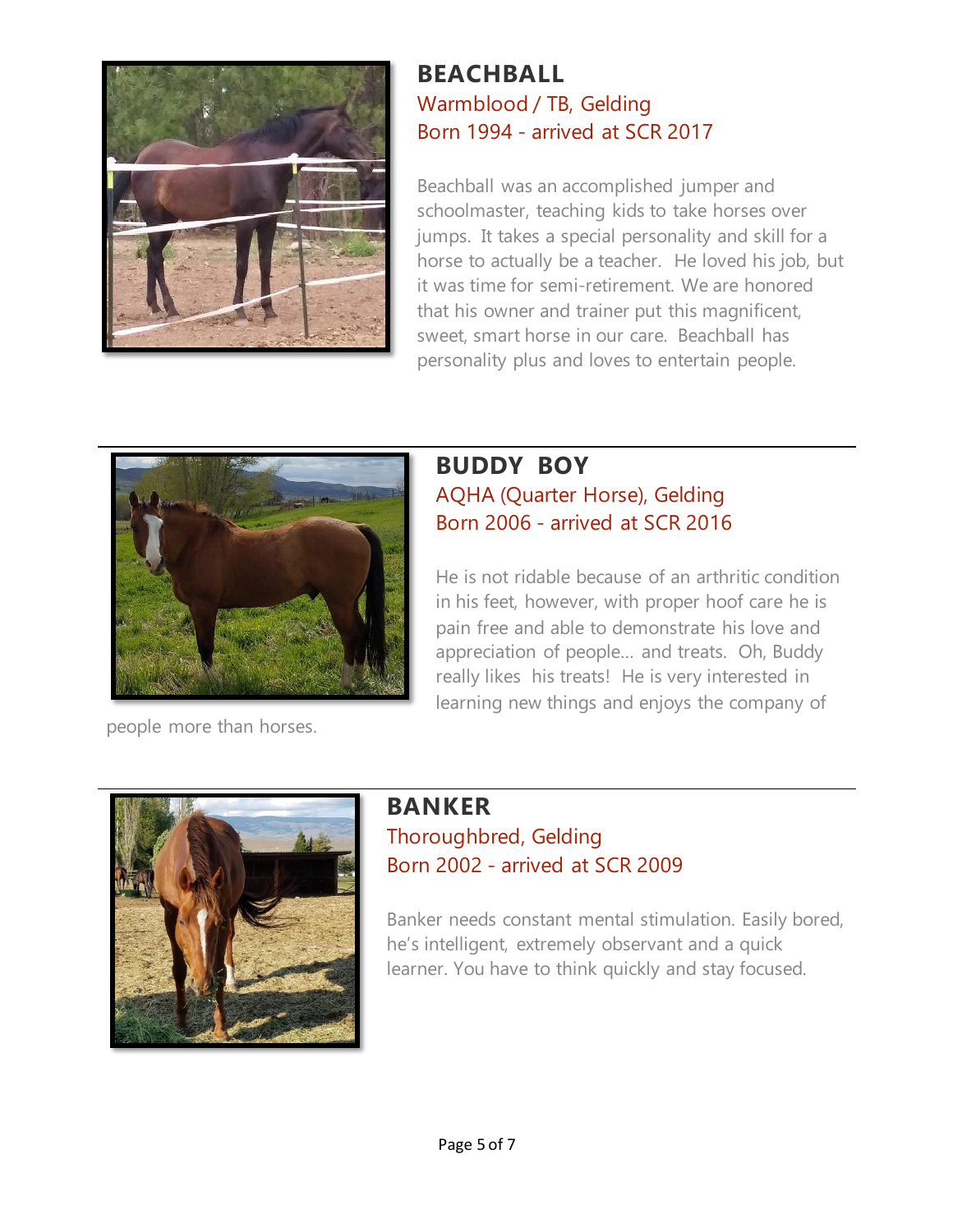

#### **BELLE** Thoroughbred, Mare Born 2008 - arrived at SCR 2018

Belle of the ball, she is! This sweet girl never raced, but lived at the property she was born on until her family had to move to the city. She was so well cared for and loved her entire life – she has a beautiful way of connecting with people, and in particular, children.



# **NO GIVEAWAY "G"** Thoroughbred, Gelding Born 2001 - arrived at SCR 2007

This beautiful redhead was the winner of the 2005 Longacre Mile and made headlines – came from 20 lengths behind to win. Biggest payout ever, at 60:1 odds. This guy is a character! A sense of humor that doesn't stop. You can even see it in his walk – always has a little jaunt in his step. He knows he's special!



# **CHICKASAW PARK** Thoroughbred, Gelding Born 2002 - arrived at SCR 2013

Winner of the 2007 Chinook Pass Sprint at Emerald Downs. At 10 years old he held the record for most alltime wins in Washington racing. He was forced to retire due to age, but if it were up to him, he would have continued. Chickasaw loved his job. He is still trying to

figure out "retirement", but enjoys the company of people.